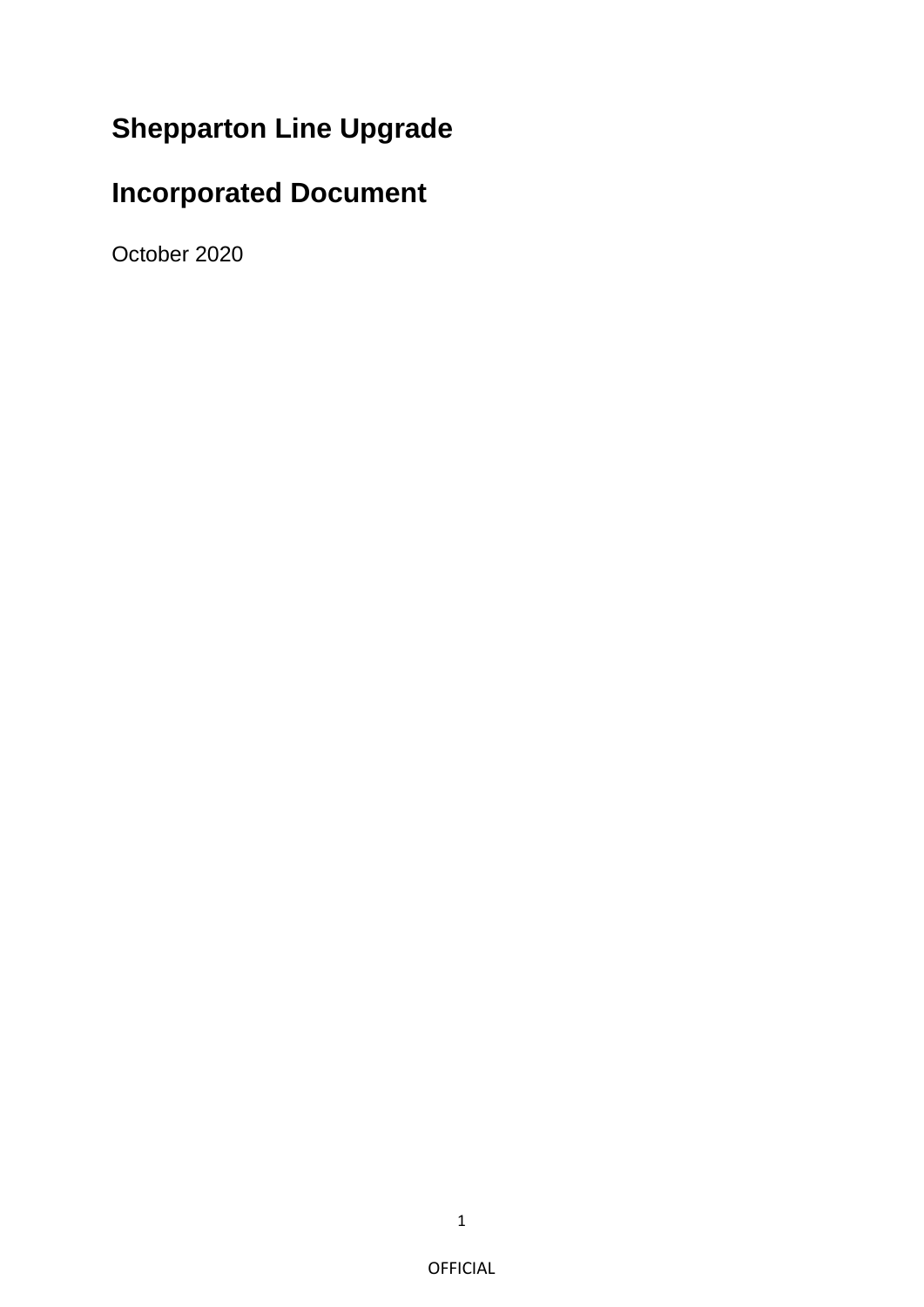## **1. INTRODUCTION**

- 1.1 This document is an incorporated document in the Hume, Whittlesea, Mitchell, Strathbogie and Greater Shepparton Planning Schemes (planning schemes) and is made pursuant to section (6)(2)(j) of the Planning and Environment Act 1987.
- 1.2 The land identified in Clause 3 of this document may be used or developed in accordance with the specific control in Clause 4 of this document.
- 1.3 The control in this document prevails over any contrary or inconsistent provision in the planning schemes.
- 1.4 Land uses in italics have the same meaning as in Clause 73.03 (Land Use Terms) of the relevant planning scheme.

## **2. PURPOSE**

- 2.1 The purpose of the controls and conditions in Clause 4 is to permit and facilitate the use and development of the land described in Clause 3 for the Shepparton Line Upgrade (the project).
- 2.2 The project includes but is not limited to:
	- Signalling and associated rail infrastructure;
	- Platform extensions and minor station upgrades;
	- Level crossing upgrades;
	- New crossing loop infrastructure; and
	- A new stabling facility at Shepparton.

## **3. LAND TO WHICH THIS INCORPORATED DOCUMENT APPLIES**

3.1 The controls and conditions in this document apply to the land shown as Specific Controls Overlay (SCO14) in the Hume, Whittlesea, Mitchell, Strathbogie and Greater Shepparton Planning Scheme Maps (the Project Land).

## **4. CONTROL**

#### **Exemption from planning schemes requirements**

- 4.1 Despite any provision to the contrary or any inconsistent provision in the planning schemes, no planning permit is required for, and no provision in the planning scheme operates to prohibit, restrict or regulate, the use and development of the Project Land for the purposes of the project.
- 4.2 The project includes, but is not limited to the items referred to in clause 2.2 above, as well as:
	- a) Use and development of the Project Land for *railway* or *railway station,*  including railway infrastructure, road and signalling upgrades, level crossing upgrades, associated structures and roads.
	- b) Use and development of the Project Land for ancillary activities to the use and development described in Clause 4.2(a) including but not limited to:
		- i. Use and development of lay down areas for construction purposes.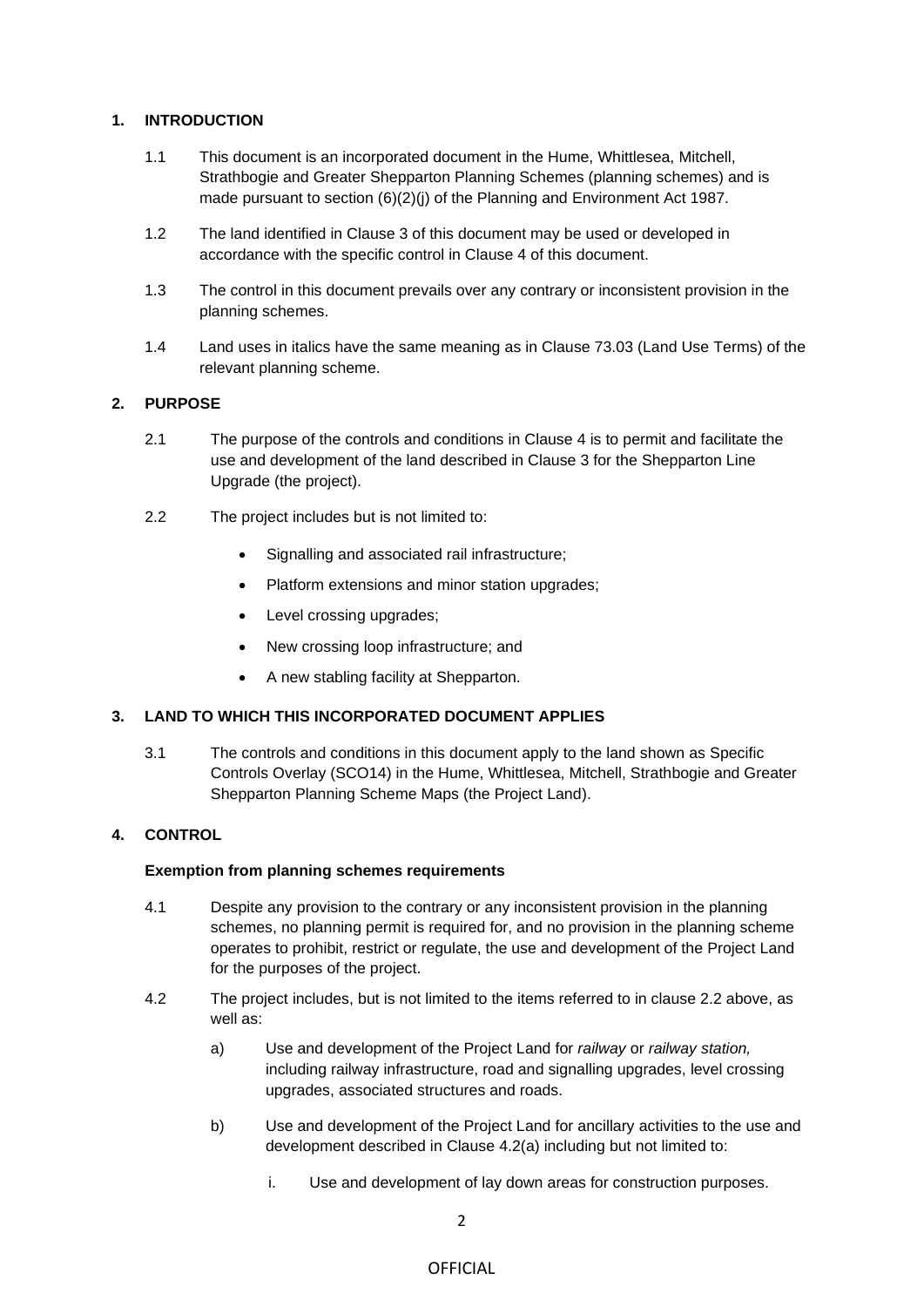- ii. Use and development of temporary site workshops, storage, administration and amenities buildings, vehicle parking areas and access roads.
- iii. Constructing fences, temporary site barriers and site security.
- iv. Displaying signs.
- v. Removing, destroying and lopping trees and removing vegetation, including dead vegetation.
- vi. Demolishing and removing buildings and works.
- vii. Carrying out works to alter watercourses.
- viii. Constructing and carrying out earthworks and works to create bunds, mounds and landscaping, salvage artefacts, and to alter drainage, services and utilities, and temporary stockpiling of excavation material.
- ix. Creating or altering access to a road in a Road Zone Category 1.
- x. Subdividing and consolidating land.
- c) Any use or development that the Minister for Planning confirms in writing is for the purposes of the project.

#### **Conditions**

The use and development permitted by this document must be undertaken in accordance with the following clauses:

- 4.3 Prior to the commencement of works, or preparatory works described in condition 4.11.2j, an Environment Report must be prepared to the satisfaction of the Minister for Planning that satisfies the conditions (a)(i)-(v) of the Shepparton Line Upgrade Environment Effects Statement Referral No 2019-07 decision, dated 18 January 2020.
- 4.4 Environmental Management Framework
	- 4.4.1 An Environmental Management Framework (EMF) must be prepared to the satisfaction of the Minister for Planning. The EMF must be prepared in consultation with Hume City Council, Whittlesea City Council, Mitchell Shire Council, Strathbogie Shire Council, and Greater Shepparton City Council.
	- 4.4.2 The EMF must include:
		- a) A set of Environmental Management Requirements that must be achieved during the design and construction of the project works to reduce environmental and amenity effects.
		- b) A statement of all environmental commitments for the project.
		- c) The process and timing for the preparation of a Construction Environment Management Plan and any sub-plan that is required by the Environmental Management Requirements.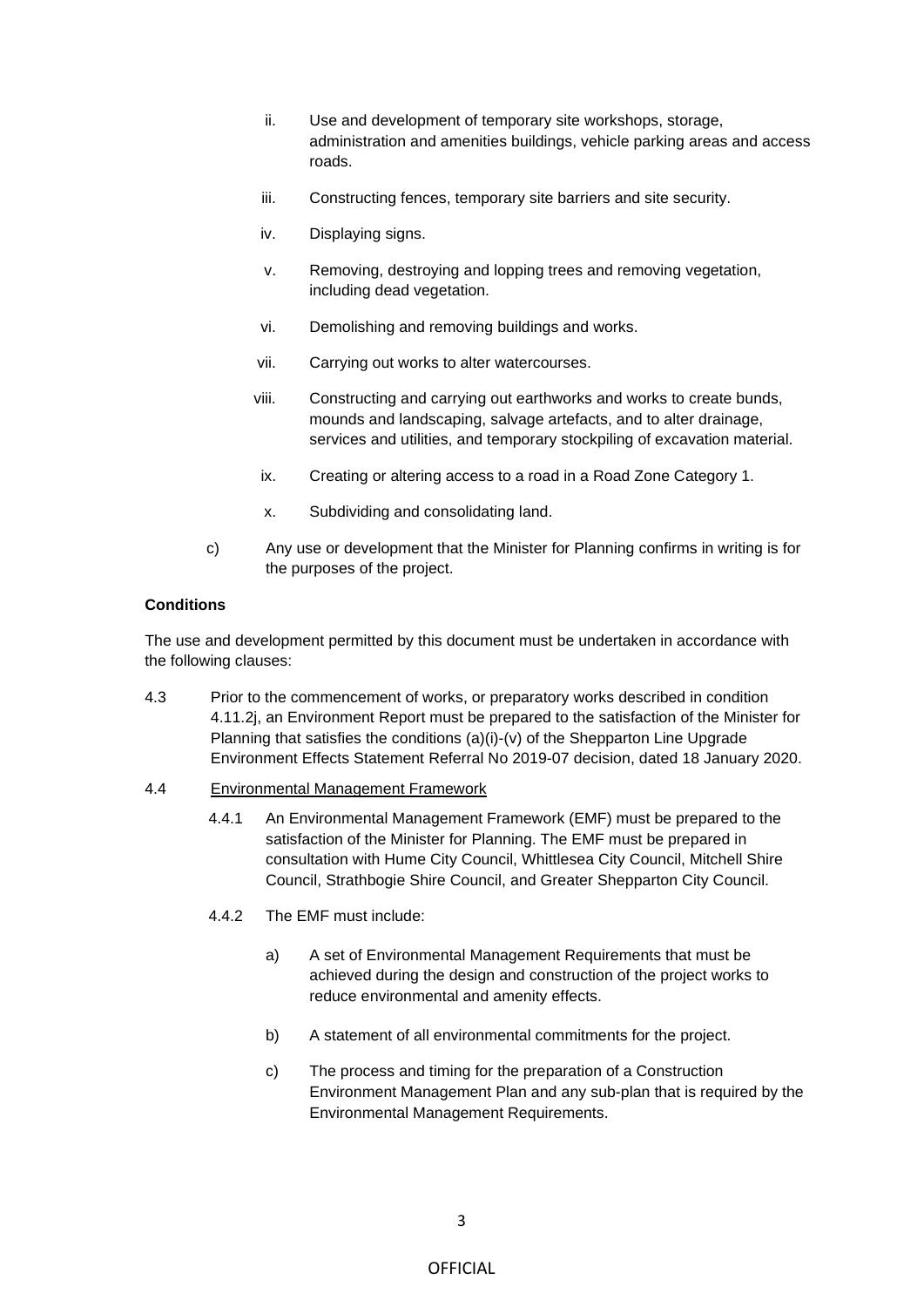d) Performance monitoring and reporting processes, including auditing to ensure environmental and amenity effects are reduced and managed during construction of the project.

## 4.5 Native vegetation

- 4.5.1 For areas of Project Land within the *Lockerbie Native Vegetation Precinct Plan, May 2012* the removal, destruction or lopping of any native vegetation must meet the conditions and offset requirements of Section 4.0 of that plan.
- 4.5.2 For all other Project Land, prior to removal of native vegetation (excluding native vegetation removed under Clause 4.10), information about that native vegetation in accordance with Application Requirements 1, 5 and 9 of the *Guidelines for removal, destruction or lopping of native vegetation* (Department of Environment, Land, Water and Planning, 2017) (Guidelines) must be provided to the satisfaction of the Secretary to the Department of Environment, Land, Water and Planning (DELWP). For the avoidance of doubt, the information provided to the Secretary to DELWP must include information about any native vegetation that has been, or is to be, removed under Clause 4.10.
- 4.5.3 Prior to removal of native vegetation (excluding native vegetation removed under Clause 4.10), the biodiversity impacts from the removal of that native vegetation must be offset in accordance with the Guidelines, and evidence that the required offset(s) has been secured must be provided to the Secretary to DELWP.
- 4.5.4 In exceptional circumstances, the Secretary to DELWP may vary the timing requirement in Clause 4.5.2.
- 4.5.5 The secured offset(s) for the project may be reconciled at the completion of the project in accordance with the *Assessor's handbook – Applications to remove, destroy or lop native vegetation (DELWP, October 2018)*.
- 4.5.6 For the purpose of this document, the term 'remove native vegetation' includes to destroy and/or lop native vegetation.

For land inside the Melbourne Strategic Assessment Areas MSA program area which is regulated by the *Biodiversity Conservation Strategy for Melbourne's Growth Corridors*  (Department of Environment and Primary Industries, June 2013), the following condition applies:

4.5.7 Prior to the proposed removal, destruction, lopping and offsetting of native vegetation and/or species habitat necessary for the construction of the project, habitat compensation obligations must be satisfied in accordance with the *Biodiversity Conservation Strategy for Melbourne's Growth Corridors* (Department of Environment and Primary Industries, June 2013) and *Habitat Compensation under the Biodiversity Conservation Strategy* (August 2013), to the satisfaction of the Secretary to DELWP.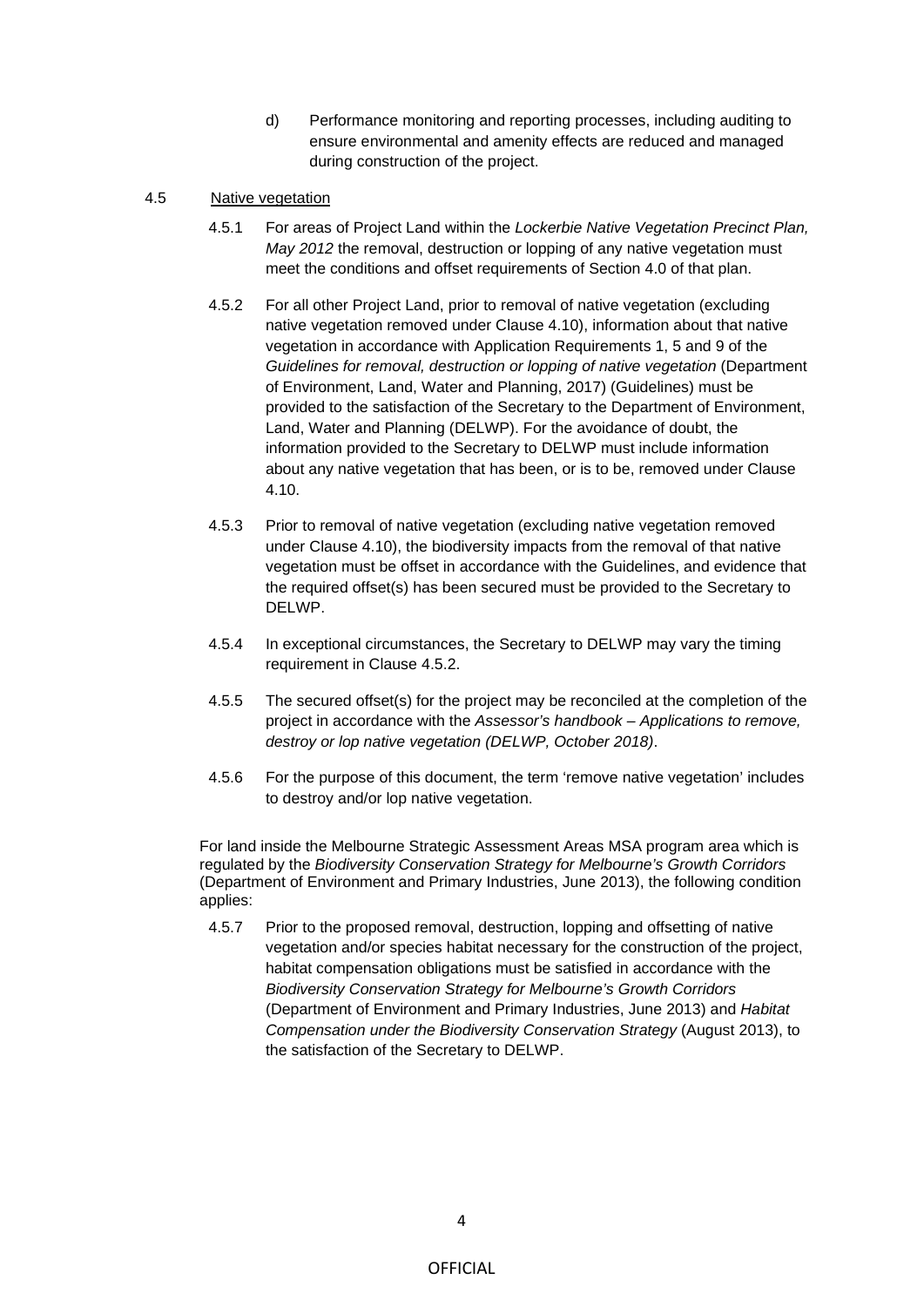#### 4.6 Creating or altering access to roads

- 4.6.1 Any buildings or works to create or alter access to a road declared as a freeway or arterial road under the *Road Management Act 2004*, or on land owned by the Head, Transport for Victoria for the purpose of a road, or land in a Public Acquisition Overlay if the Head, Transport for Victoria is the acquiring authority for the land, must be undertaken to the satisfaction of the Head, Transport for Victoria .
- 4.6.2 Where, but for this document, consent of the Head, Transport for Victoria would be required to subdivide land, that consent must be obtained.

## 4.7 Heritage management

- 4.7.1 Prior to the commencement of buildings, works or demolition on project land affected by the Heritage Overlay, documentation must be prepared in consultation with the relevant Council and to the satisfaction of the Minister for Planning (except as otherwise agreed by the Minister for Planning). The documentation must include:
	- a) Site plans and elevations showing the proposed development and any tree protection where applicable.
	- b) An assessment of the impact of the proposed development on the heritage place.
- 4.7.2 The requirements of Clause 4.7.1 also apply to the removal, destruction or lopping of vegetation as specified below:
	- a) Mitchell Planning Scheme:
		- i. The centenary tree, mature Canary Island Palms, English Oaks and English Elms within Heritage Overlay 308 (Seymour Railway Precinct); and
	- b) Greater Shepparton Planning Scheme:
		- i. The Canary Island Date Palm within Heritage Overlay 59 (Railway Hotel, 4910-4920 Goulburn Valley Highway, Murchison East); and
		- ii. Vegetation within Heritage Overlay 92 (Shepparton Showgrounds, 275- 307 High Street, Shepparton) and Heritage Overlay 169 (Victoria Park Lake, Wyndham Street, Shepparton).
- 4.7.3 Subject to any requirement of Clause 4.7.2, Clause 4.7.1 does not apply to any buildings, works or associated with the following:
	- a) Combined service routes (CSR trenching), comprising:
		- i. Trenching and pit installation;
		- ii. Connecting combined service routes to existing equipment;
		- iii. Galvanised steel troughing (GST) or underground boring CSR works cross structures (i.e bridges) for areas with environmental constraints; and
		- iv. any other ancillary works required to facilitate the CSR works listed above.
	- b) Signalling works comprising:
		- i. Installing new axle counters;
		- ii. Installation of new signalling masts;
		- iii. Installation of new trackside equipment;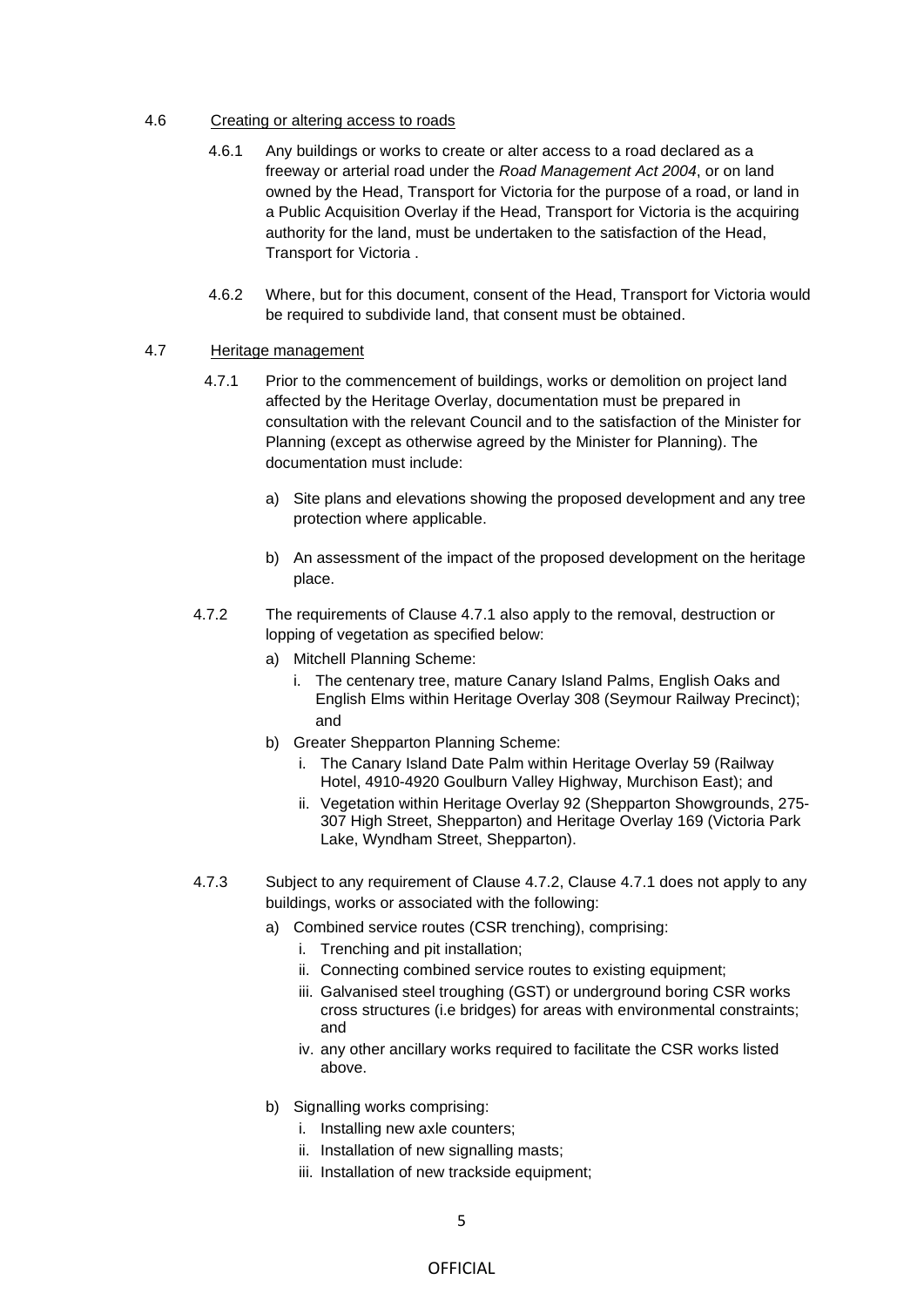- iv. Installing new double width signalling enclosure boxes and earthing equipment;
- v. Upgrades to signalling on existing signal masts.
- vi. Installation of level crossing equipment etc. Boom barriers and flashing lights; and
- vii. any other ancillary works required to facilitate the signalling works listed above.
- c) Station upgrades at Murchison East and Mooroopna, including platform extensions, car parking and associated infrastructure within Heritage Overlay 54 and 56 (HO54 &HO56).
- 4.7.4 For the avoidance of doubt, the requirements of Clause 4.7.1 and 4.7.3 do not apply to Project Land affected by a Heritage Overlay and which is also included on the Victorian Heritage Register.

#### 4.8 Floodway, inundation and water discharge management

- 4.8.1 Where undertaken on Project Land included in the Land Subject to Inundation Overlay (LSIO), Floodway Overlay (FO) or the Urban Flood Zone (UFZ), the following buildings and works must be undertaken to the satisfaction of the relevant floodplain management authority:
	- a) Any linear works that permanently alter the topography of the land; and
	- b) Any earthworks that obstruct natural flow paths or drainage lines on land located within the overlay.

#### 4.9 Noise

- 4.9.1 Noise assessment report must be prepared to the satisfaction of the Minister for Planning, in consultation with the Environment Protection Authority, prior to the commencement of works for the construction of a new stabling yard within the McGill Street industrial area. This report needs to include:
	- a) Assessment of predicted noise levels for construction and operation of the stabling yard; and
	- b) Suitable noise mitigation measures, for locations in the vicinity of the proposed works where sensitive receptors are likely to be exposed to noise levels exceeding the relevant noise standards; and
	- c) A procedure for notifying residents in advance of night and evening works, as well as a complaint handling procedure for construction and operations.

## 4.10 Other conditions

- 4.10.1 Unless otherwise stated, the conditions set out in Clause 4 must be satisfied prior to the commencement of development (excluding preparatory buildings and works under Clause 4.11). The conditions may be satisfied in separate components or stages of the project, however each condition must be satisfied prior to the commencement of development for that component or stage.
- 4.10.2 The plans and documentation required under Clause 4 may be amended from time to time to the satisfaction of the Minister for Planning or relevant approving

## OFFICIAL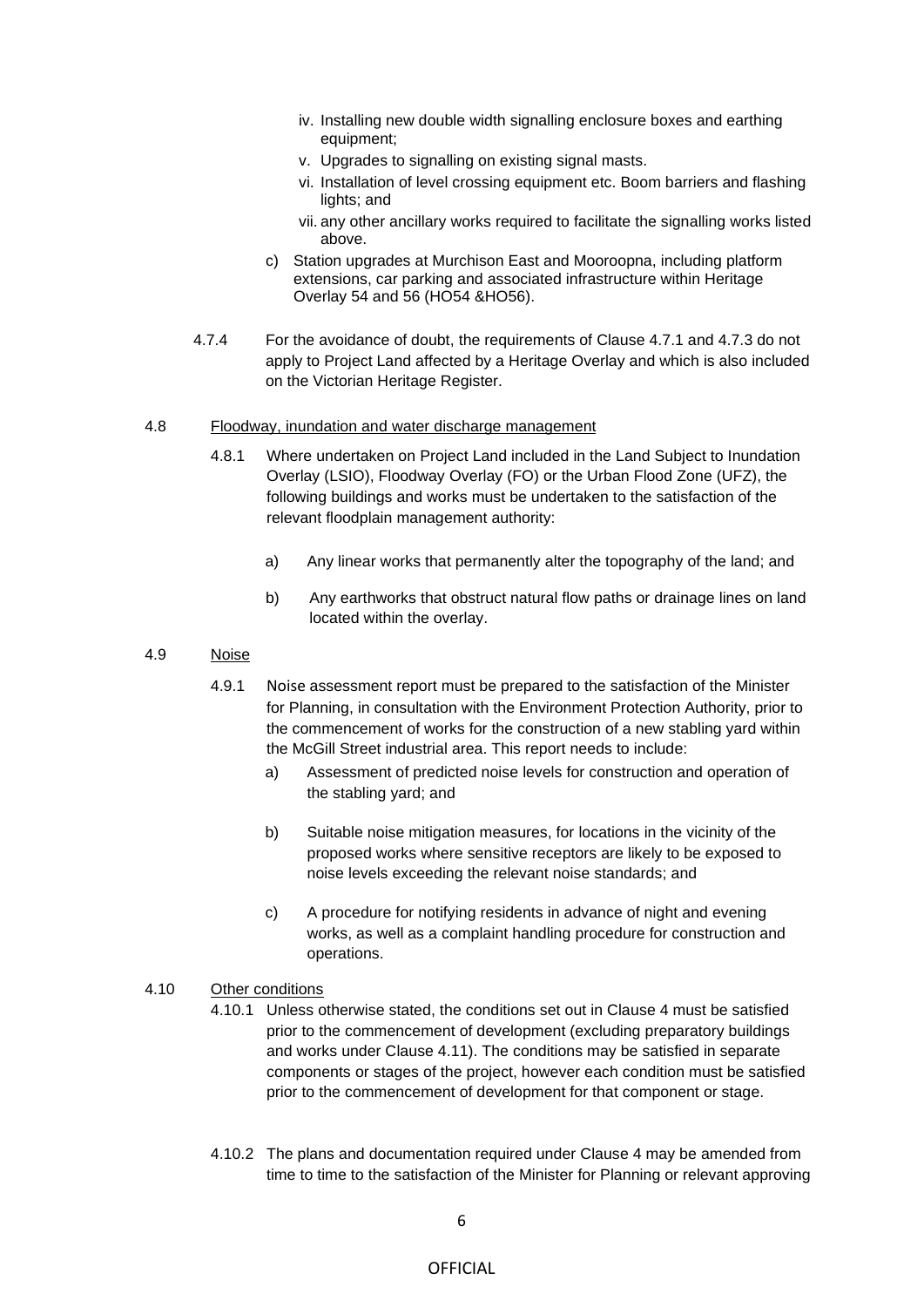authority (unless otherwise agreed by the Minister for Planning or relevant approving authority).

- 4.10.3 In deciding whether a plan or document is satisfactory or whether to consent to an amendment to a plan or document, the Minister for Planning or relevant approving authority may seek the views of the Hume City Council, Whittlesea City Council, Mitchell Shire Council, Strathbogie Shire Council, or Greater Shepparton City Council, or any other relevant authority.
- 4.10.4 The use and development of the project must be undertaken in accordance with this document and the approved plans and documentation prepared to the satisfaction of the Minister for Planning or relevant approving authority.

#### 4.11 Preparatory buildings and works

- 4.11.1 Preparatory buildings and works may commence on the land described in Clause 3 before the conditions set out in Clauses 4.4 to 4.10 are satisfied.
- 4.11.2 Preparatory buildings and works, include, but are not limited to:
	- a) Works, including vegetation removal, where, but for this document, a planning permit would not be required under the provisions of the planning scheme.
	- b) Investigating, testing and preparatory works to determine the suitability of land, and property condition surveys.
	- c) Creation and use of construction access points and working platforms.
	- d) Site establishment works including site fencing and hoarding, site offices, amenities, hardstand and laydown areas.
	- e) Construction, protection, modification, removal or relocation of utility services, overhead and associated infrastructure.
	- f) Establishment of environment and traffic controls, including designated 'No Go Zones' and 'Areas of Constraint'.
	- g) Establishment of temporary car parking.
	- h) Bus stop relocation.
	- i) Demolition and removal of building and works to the minimum extent necessary to enable preparatory buildings and works (except where specifically listed under a Heritage Overlay).
	- j) Removal of native vegetation to the minimum extent necessary to enable preparatory buildings and works.
	- k) Salvage of Aboriginal cultural heritage material and other preparatory works or management actions, including the removal of vegetation (with the exception of trees) to the minimum extent necessary, required to be undertaken in preparing or complying with any cultural heritage management plan(s) applicable to the project under the *Aboriginal Heritage Act 2006* or otherwise in accordance with the requirements of the relevant Registered Aboriginal Party for the area.